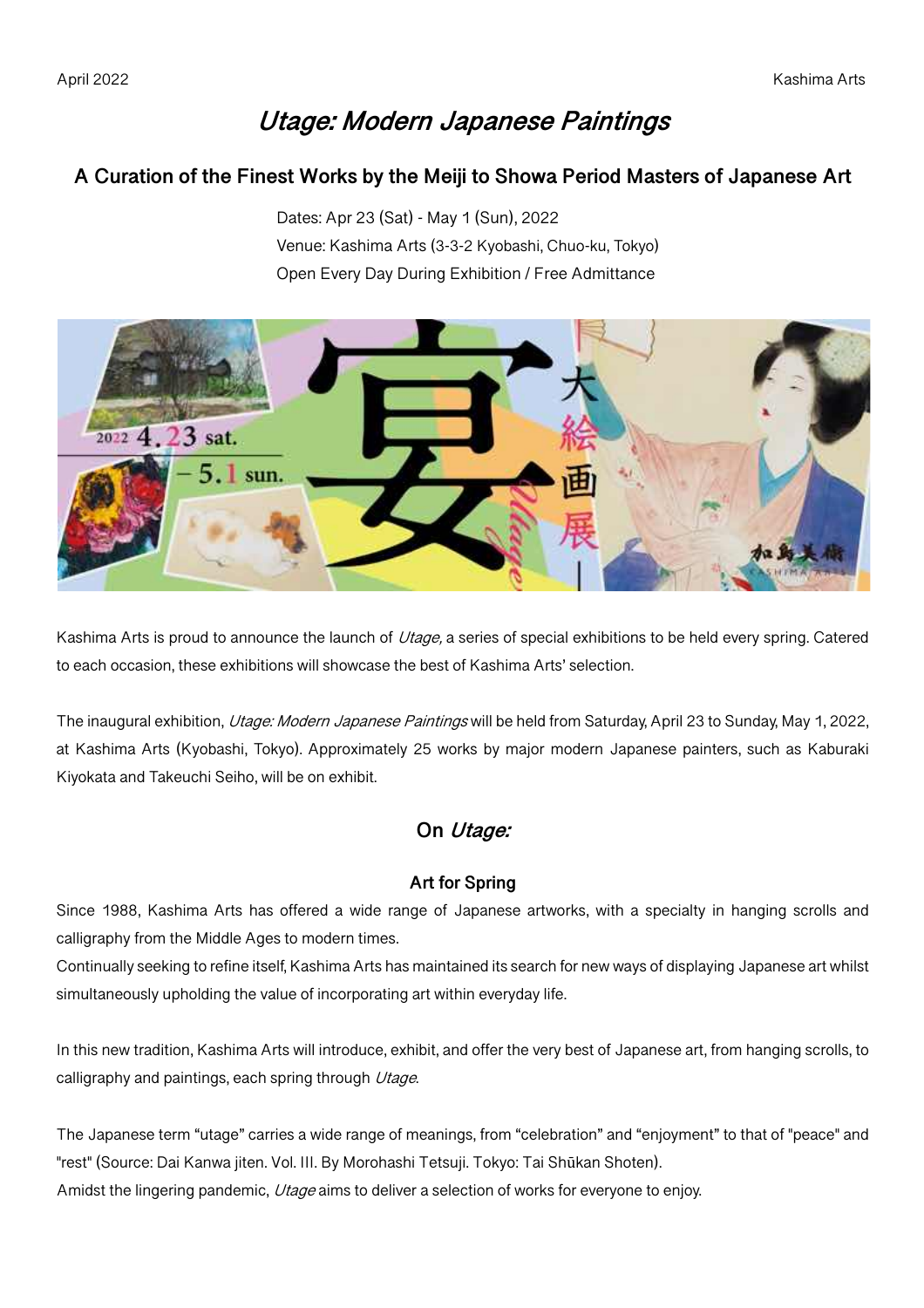#### **An Offering of Approx. 25 Works by Major Japanese Artists from the Meiji to Showa Period.**

The first of the series, Utage: Modern Japanese Paintings will focus on Japanese art from the Meiji to Showa period.

Modernity entered Japan after a 300-year long reign of the Edo Shogunate. As the government began to promote Western values and rapidly construct a modernized state; the Meiji era became known as a progressive. Furthermore, as Western culture, thoughts, and institutions became widespread, the values and lifestyles of the many began to undergo great change. This had a great impact on the Japanese painting world, and a new sense of beauty began to sprout. Painters were eager to form original, innovative expressions whilst simultaneously preserving traditional techniques and styles.

This exhibition will introduce the works from the dawn of modern times to the Showa era. Featuring approx. 25 works, the inaugural exhibition offers works by 18 artists, including the so-called pioneer of modern Japanese painting, Takeuchi Seiho, the Bijin-ga master, Kaburaki Kiyokata, the internationally renowned bird-and-flower, Watanabe Seitei, and more.

## **Highlighted Works**



1. Uemura Shoen, Beauty Under the Moon

- 2. Mukai Junkichi, Spring in Shinanoji
- 3. Takeuchi Seiho, Dog
- 4. Kimura Buzan, Kannon
- 5. Kobayakawa Shusei, Secret Song Under the Moon
- 6. Okamoto Taro, Work

## **Exhibition Details**

Exhibition Title: Utage: Modern Japanese Paintings Exhibition HP: https://www.kashima-arts.co.jp/en/exhibitions/utage/ Dates: Apr 23 (Sat) - May 1 (Sun), 2022 Hours: 10am-6pm. Open every day during exhibition.